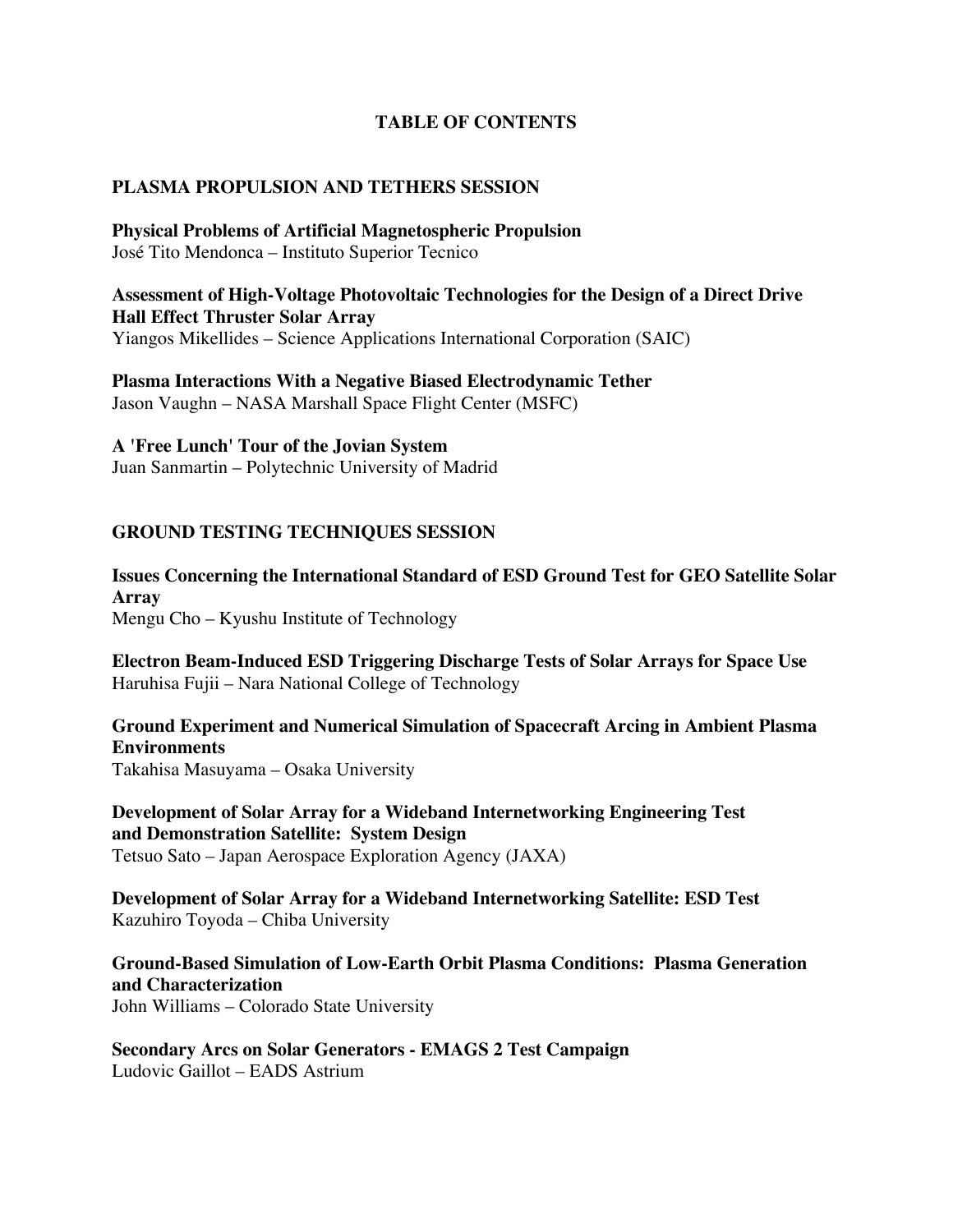**Characteristic of Charge Accumulation in Glass Materials Under Electron Beam Irradiation** Hiroaki Miyake – Mushashi Institute of Technology

**Measurement of Bulk Charge in Dielectric Materials Irradiated by Electron Beam in Vacuum Environment** Noriyuki Osawa – Mushashi Institute of Technology

**Improved Demonstration of Internal Charging Hazards Using the 'Realistic Electron Environment Facility' (REEF)** Keith Ryden – QinetiQ

**High Voltage Solar Array Arc Testing for a Direct Drive Hall Effect Thruster System** Todd Schneider – NASA Marshall Space Flight Center (MSFC)

**Measurement of Charge Distribution in Electron Beam Irradiated PMMA Using Electro-Optical Effect** Yusuke Usui – Mushashi Institute of Technology

**Plasma Phenomena Associated With Solar Array Discharges and Their Role in Scaling Coupon Test Results to a Full Panel** Philip Leung – The Boeing Company

# **POSTER SESSION I**

**Materials Characterization at Utah State University: Facilities and Knowledgebase of Electronic Properties of Materials Applicable to Spacecraft Charging** John Robert Dennison – Utah State University

**Feedback on the Picup3d Experience and the Open Source Strategy Applied to a Spacecraft-Plasma Interaction Simulation Code** Julien Forest – Swedish Institute of Space Physics & CETP

**On-Orbit Daytime Solar Heating Effects: A Comparison of Ground Chamber Arcing Results** Joel Galofaro – NASA Glenn Research Center (GRC)

**SEE Program: Spacecraft Charging Technology Development Activities** Billy Kauffman – NASA Space Environments and Effects (SEE) Program

**Secondary Electron Emission Causing Potential Barriers Around Negatively Charged Spacecraft**

Eloy Sasot Samplon – European Space Agency (ESA)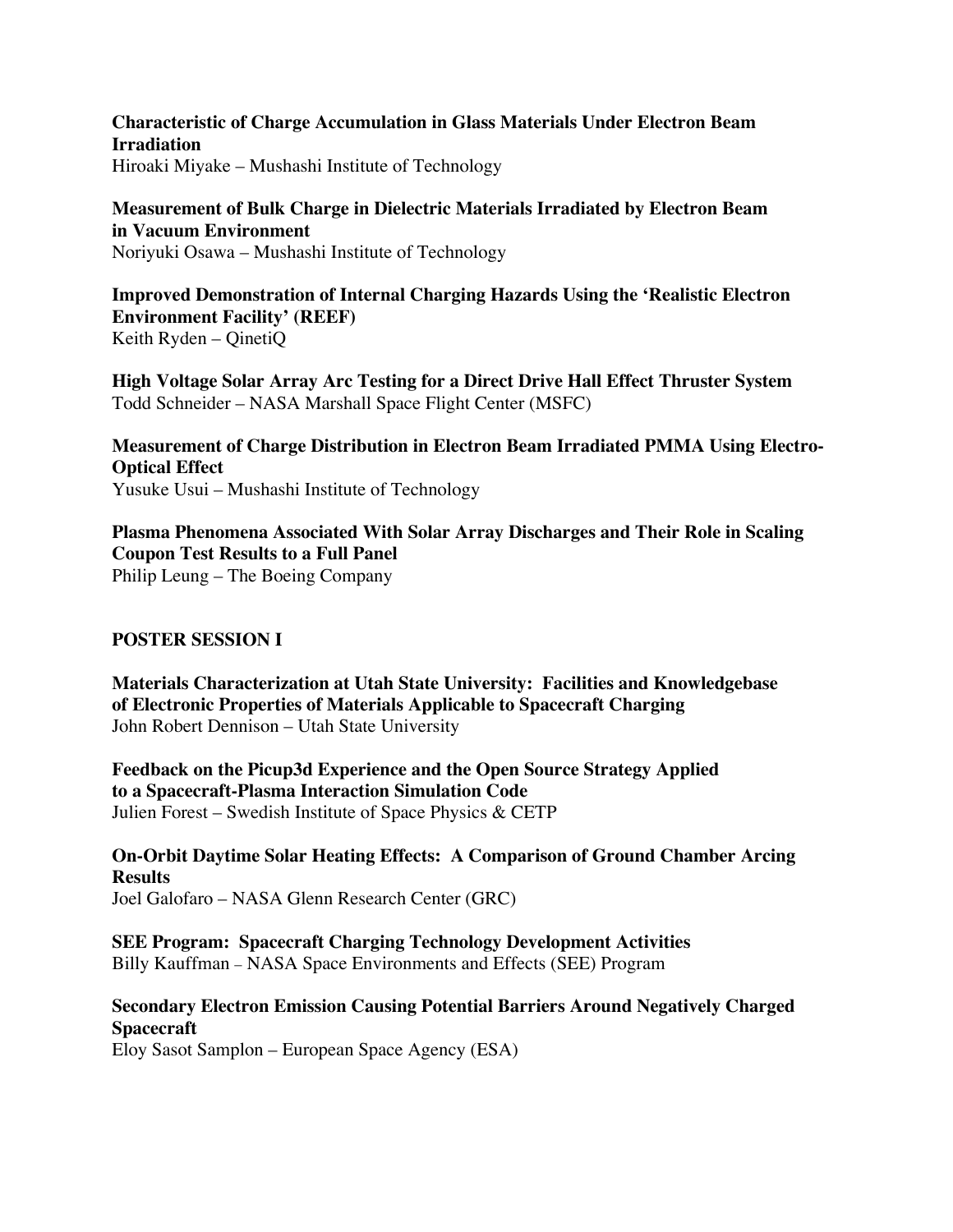**Investigation of Electrostatic Potential Barrier Near an Electron-Emitting Body** Benoit Thiebault – European Space Agency (ESA)

**Instrumentation for Studies of Electron Emission and Charging From Insulators** Clint Thomson – Utah State University

**AF-Geospace 2.0** Robert Hilmer – Air Force Research Laboratory (AFRL)

## **INTERACTIONS OF SPACECRAFT AND SYSTEMS WITH THE NATURAL AND INDUCED PLASMA ENVIRONMENT SESSION**

**A Review of Spacecraft Effects on Plasma Measurements** Alain Hilgers – European Space Agency (ESA)

**Observations of Vehicle Surface Charging in Dusty Plasma** Aroh Barjatya – Utah State University

**Spacecraft Charging in a Quasi-Static and Dynamic Plasma Environment and the Scaling Laws for ESD-Induced Current Transients** Richard Briët – The Aerospace Corporation

**Modeling of the Plasma Thruster Impact on Spacecraft Charging** Sylvie Brosse – Alcatel Space Industries

**The Viability of Using Weight-Saving Material for Future Long-Term Space Vehicles (i.e., Satellites)** Nicola Burgess – Raytheon

**Simulations of Solar Wind Plasma Flow Around a Simple Solar Sail** Henry Garrett – NASA Jet Propulsion Laboratory (JPL)

**High Voltage Solar Array for 400V Operation in LEO Plasma Environment** Satoshi Hosoda – Kyushu Institute of Technology

**High-Level Spacecraft Charging at Geosynchronous Altitudes: A Statistical Study** Shu Lai – Air Force Research Laboratory (AFRL)

**Degradation of High Voltage Solar Array Due to Arching in LEO Plasma Environment** Teppei Okumura – Kyushu Institute of Technology

**ECSS-E-20-06 Draft Standard on Spacecraft Charging: Environment-Induced Effects on the Electrostatic Behaviour of Space Systems** David Rodgers – QinetiQ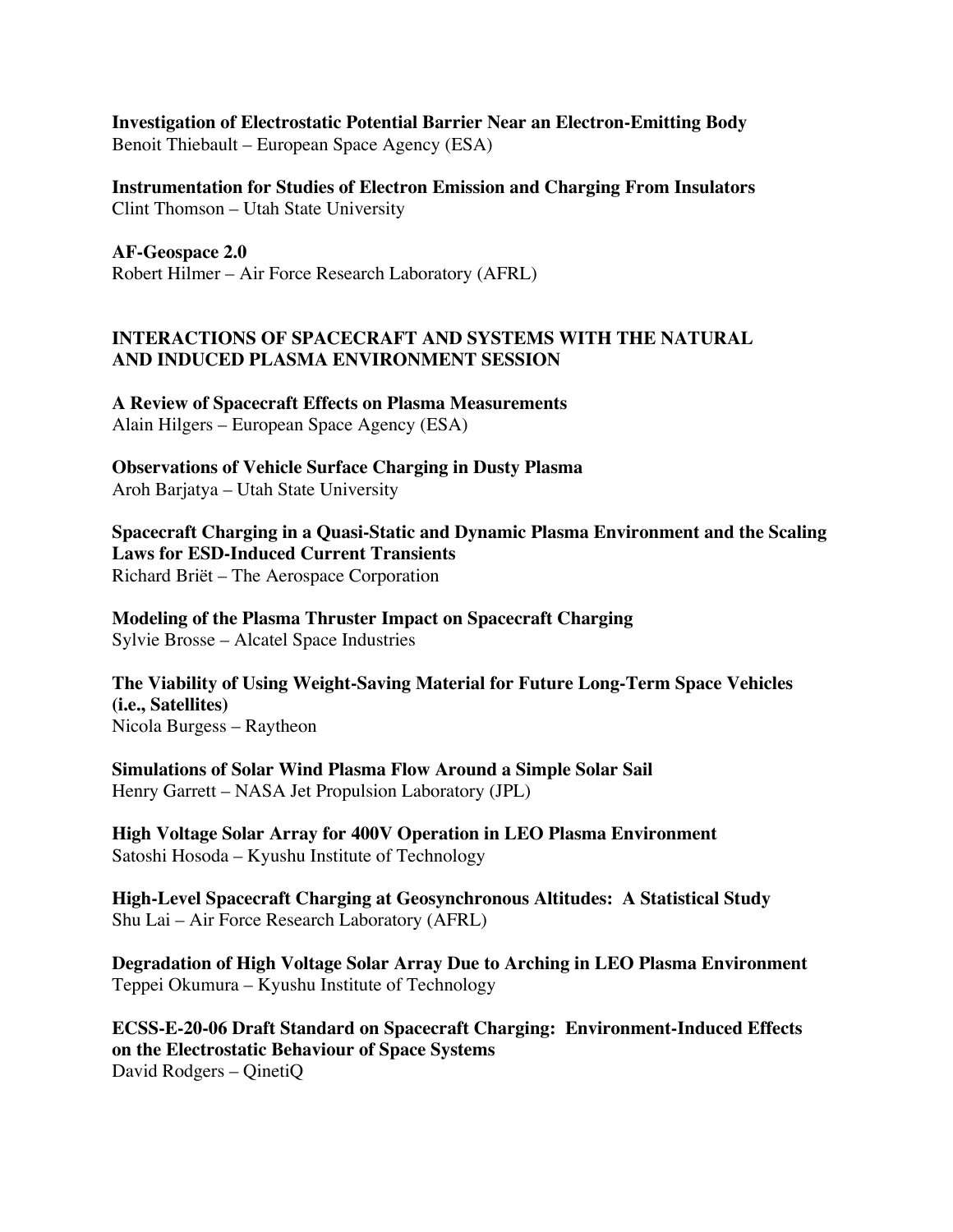**Modeling of the Photoelectron Sheath Around an Active Magnetospheric Spacecraft With PicUp3D** Benoit Thiebault – European Space Agency (ESA)

**Feasibility Study of an Experimental Platform With Active Plasma Emission for Japan Experimental Module Onboard** *ISS* Hideyuki Usui – Kyoto University

**Onset of Spacecraft Charging in Single and Double Maxwellian Plasmas in Space: A Pedagogical Review** Shu Lai – Air Force Research Laboratory (AFRL)

**Solar Array in Simulated Leo Plasma Environment** Dr. Boris Vayner – NASA Glenn Research Center (GRC)

## **MATERIAL CHARACTERIZATIONS SESSION**

**Charge Storage, Conductivity and Charge Profiles of Insulators as Related to Spacecraft Charging** J.R. Dennison – Utah State University

**Electron Emission Properties of Insulator Materials Pertinent to the** *International Space Station* Clint Thomson – Utah State University

**European Approach to Material Characterization for Plasma Interaction Analysis** Marc Van Eesbeek – European Space Agency (ESA)

**An Improved Method for Simulating the Charge of Dielectrics in a Charging Electron Environment** Denis Payan – Centre National d'Etudes Spatiales (CNES)

**Clear, Conductive, Transparent, Flexible Space Durable Composite Films for Electrostatic Charge Mitigation** Kent Watson – National Institute of Aerospace

### **MODELS AND COMPUTER SIMULATIONS SESSION**

**An Educational Multimedia Presentation on the Introduction to Spacecraft Charging** Elise Lin – DPL Science, Incorporated

**NASCAP-2K – An Overview** Myron Mandell – Science Applications International Corporation (SAIC)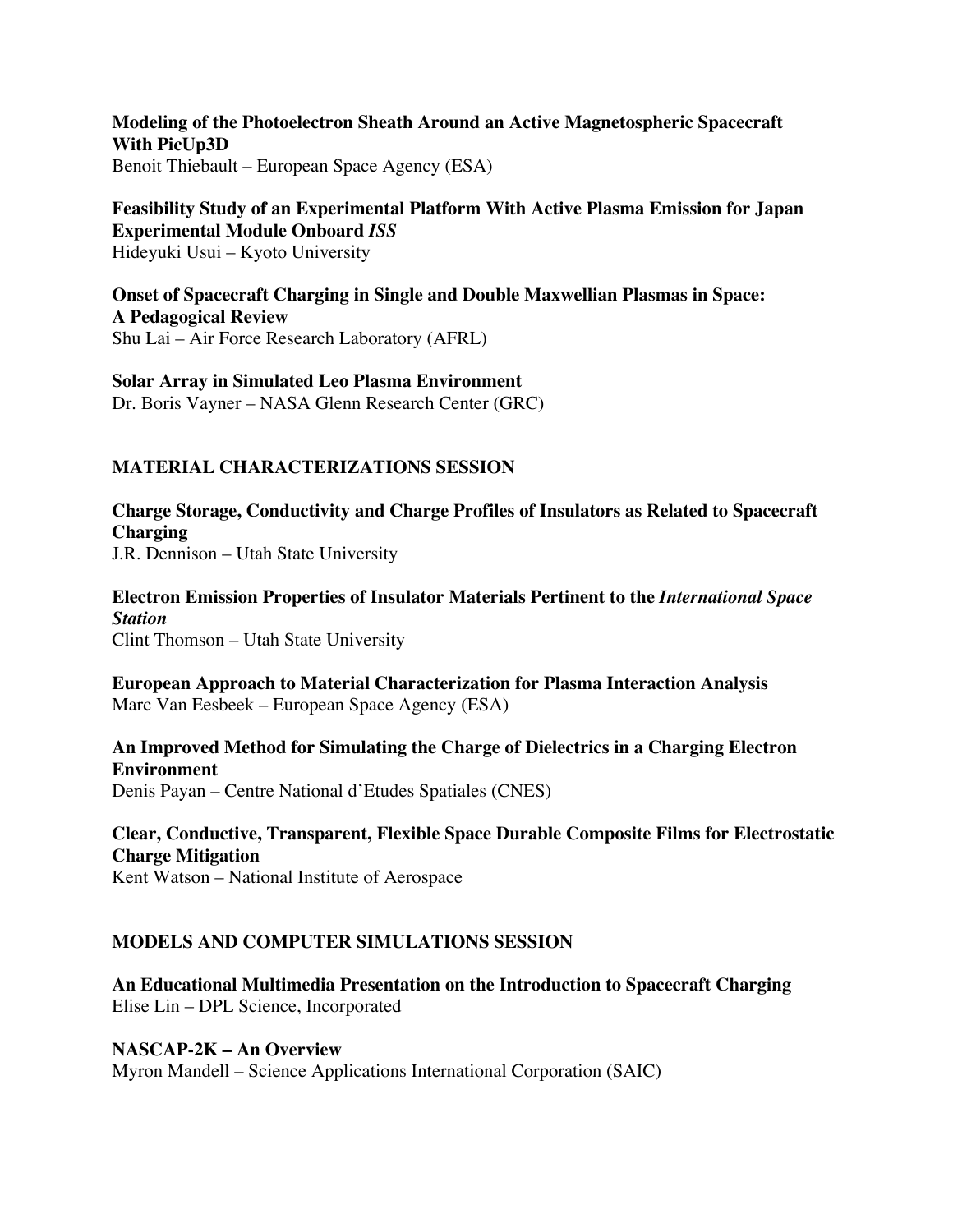## **Validation of NASCAP-2K Spacecraft-Environment Interactions Calculations**

Victoria Davis – Science Applications International Corporation (SAIC)

#### **NASCAP-2K As a PIC Code** Myron Mandell – Science Applications International Corporation (SAIC)

**Assessment and Control of Spacecraft Charging Risks on the** *International Space Station* Steve Koontz – NASA Johnson Space Center (JSC)

# *ISS* **Plasma Interaction: Measurements and Modeling**

Hagop Barsamian – The Boeing Company

**Specification of** *ISS* **Plasma Environment Variability** Joseph Minow – Jacobs Sverdrup

**Electron Collection by** *International Space Station* **Solar Arrays** Barbara Gardner – Science Applications International Corporation (SAIC)

#### **The Electric Propulsion Interactions Code (EPIC)** Yiangos Mikellides – Science Applications International Corporation (SAIC)

**Effects of Large-Amplitude RF Emissions on OEDIPUS-C Floating Voltages** James Laframboise – York University

**SPARCS: An Advanced Software for Spacecraft Charging Analyses** Sebastian Clerc – Alcatel Space Industries

**Computer Simulation of Radiation Charging Processes in Spacecraft Materials** Valery Mileev – Moscow State University

**Design of a New Modular Spacecraft Plasma Interaction Modeling Software (SPIS)** Jean-Francois Roussel – ONERA / DESP

**Development of a Virtual Testing Laboratory for Spacecraft-Plasma Interactions** Joseph Wang – Virginia Polytechnic Institute and State University

**Features of Charging of Composite Configuration Spacecraft Charging in High Orbits** Valery Mileev – Moscow State University

# **ENVIRONMENT SPECIFICATIONS SESSION**

# **Representation of the Geosynchronous Plasma Environment for Spacecraft Charging Calculations**

Victoria Davis – Science Applications International Corporation (SAIC)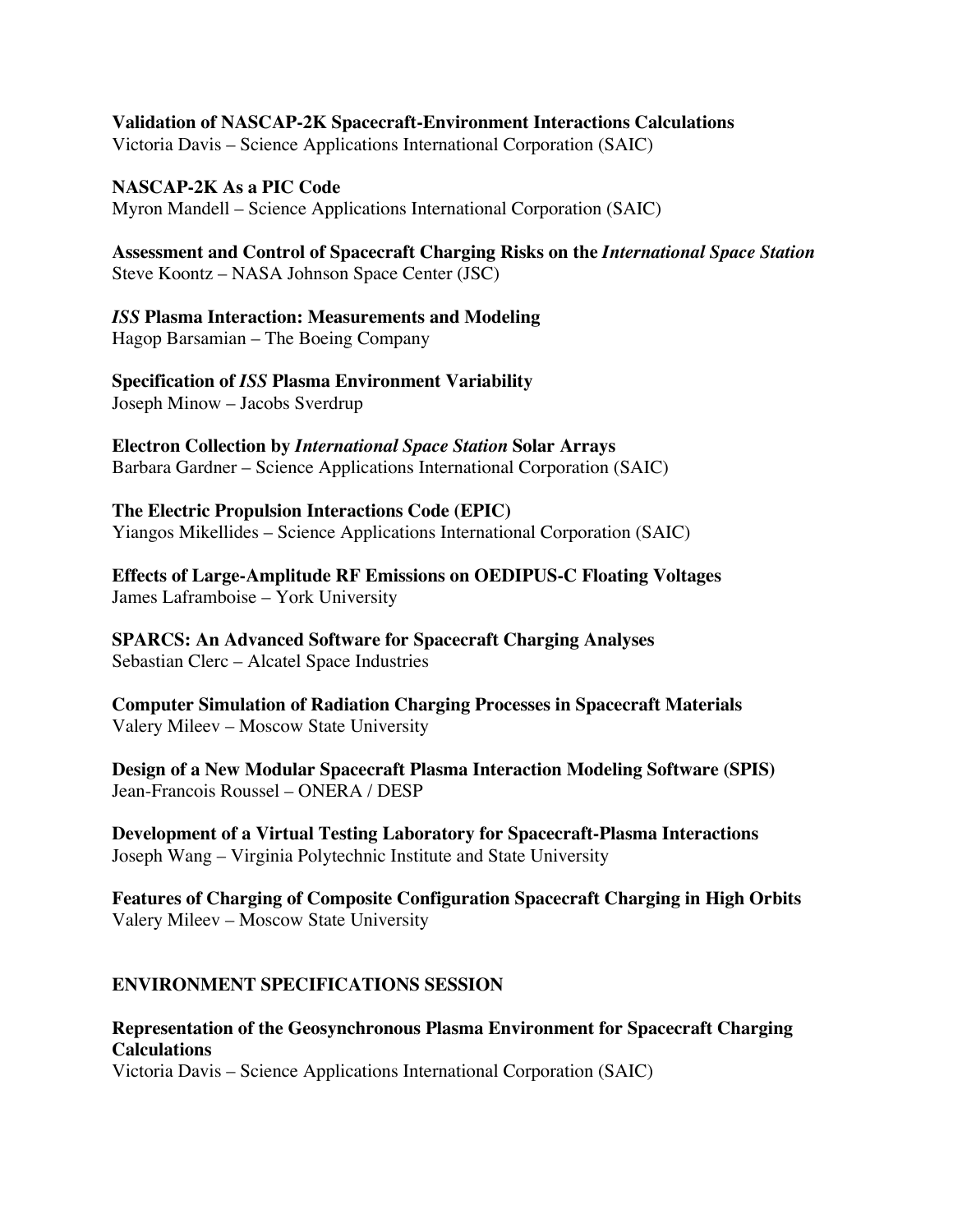**An Empirical Low-Energy Ion Model of the Inner Magnetosphere**

James Roeder – The Aerospace Corporation

**Inner Radiation Belt Representation of the Energetic Electron Environment: Model and Data Synthesis Using the Salammbo Radiation Belt Transport Code and Los Alamos Geosynchronous and GPS Energetic Particle Data** Reiner Friedel – Los Alamos National Laboratory (LANL)

**Assimilative Forecasting of the Energetic Particle Environment** Steve Naehr – Rice University

**Operational Prediction and Specification of the Spacecraft Charging Environment** Terrance Onsager – National Oceanic and Atmospheric Administration (NOAA)

**The Flumic Electron Environment Model** David Rodgers – QinetiQ

**New NASA SEE LEO Spacecraft Charging Design Guidelines – How to Survive in LEO Rather than GEO** Dale Ferguson – NASA Glenn Research Center (GRC)

## **POSTER SESSION II**

**Embedded-Probe Floating Potential Charge-Discharge Monitor** Keith Balmain – University of Toronto

**Wake Effects on Positively Charged Spacecraft in Flowing Tenuous Plasmas: Cluster Observations and Modeling** Erik Engwall – Swedish Institute of Space Physics

**Modeling of the Plasma Environment of a FEEP Micro Thruster with PICUP3D Simulation Code: Sample Results** Julien Forest – European Space Research and Technology Center (ESA-ESTEC)

**Carbon Nanofiber-Filled Materials for Charge Dissipation** Ronald Jacobsen – Applied Sciences Incorporated

**Comparison of Classical and Charge Storage Methods for Determining Conductivity of Thin Film Insulators** Prasanna Swaminathan – Utah State University

**Particle-In-Cell Simulations on Antenna Characteristics in Magnetized Plasma** Hideyuki Usui – Kyoto University